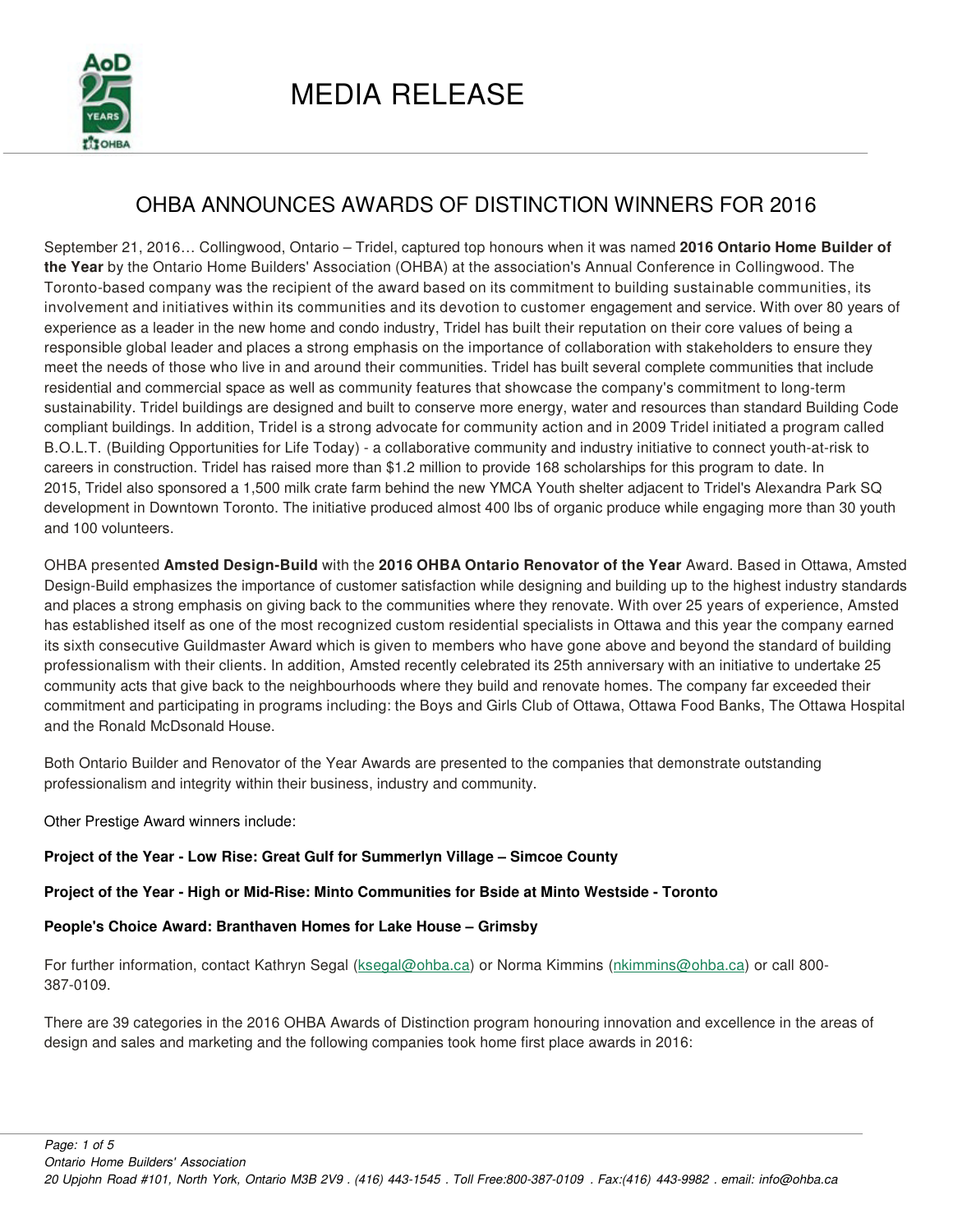

## **ARCHITECTURAL DESIGN**

## **Most Outstanding Production Built Home (One storey)**

Gordon Tobey Developments Ltd. for: The Hawthorn - Brighton *(credit to: Arriscraft International, Hollandale Nurseries Ltd., Clearsphere)*

#### **Most Outstanding Production Built Home (Two storeys up to 2500 sq. ft.)**

Reid's Heritage Homes for: Net Zero Discovery Home *"Townsend Craftsman"* – Guelph *(credit to: Building Knowledge Canada Inc., Owens Corning Canada)*

## **Most Outstanding Production Built Home (Two storeys 2501 sq. ft. and over)**

RND Construction for: Riverpark Green *"The Orchard"* – Ottawa

## **Most Outstanding Attached Multi-Unit Home (semi/town home/stacked)**

Zinc Developments Inc. for: 35 Wabash – Toronto

#### **Most Outstanding Custom Home (Up to 3000 sq. ft.)**

Gordon Tobey Developments Ltd. for: The Twisted Willow - Brighton *(credit to: Monaghan Lumber Specialties, Hollandale Nurseries Ltd., Clearsphere)*

## **Most Outstanding Custom Home (3001-5000 sq. ft.)**

Discovery Dream Homes for: The Towerhill – Peterborough

## **Most Outstanding Custom Home (5001 sq. ft. and over)**

Fourteen Estates Custom Homes for: The Bolton House – Pickering

## **Most Outstanding Mid-Rise Building (4 - 10 storeys)**

Homes by DeSantis for: Aquablu – Grimsby *(credit to: KNY Architects Inc., 52 Pick-Up Inc.)*

## **Most Outstanding High-Rise Building (11+ storeys)**

The Tricar Group for: Azure – London

**and**

Minto Communities for: Minto Yorkville Park - Toronto *(credit to: Page + Steele / IBI Group, Ferris and Associates, North Drive)*

## **Most Outstanding High or Mid-Rise Condo Suite (4+ storeys up to 800 sq. ft.)**

Adi Development Group for: Nautique Lakefront Residences *"Norte"* – Burlington *(credit to: Cecconi Simone)* 

#### **Most Outstanding High or Mid-Rise Condo Suite (4+ storeys 801 sq. ft. and over)** Tridel for: Scala *"L5T"* – North York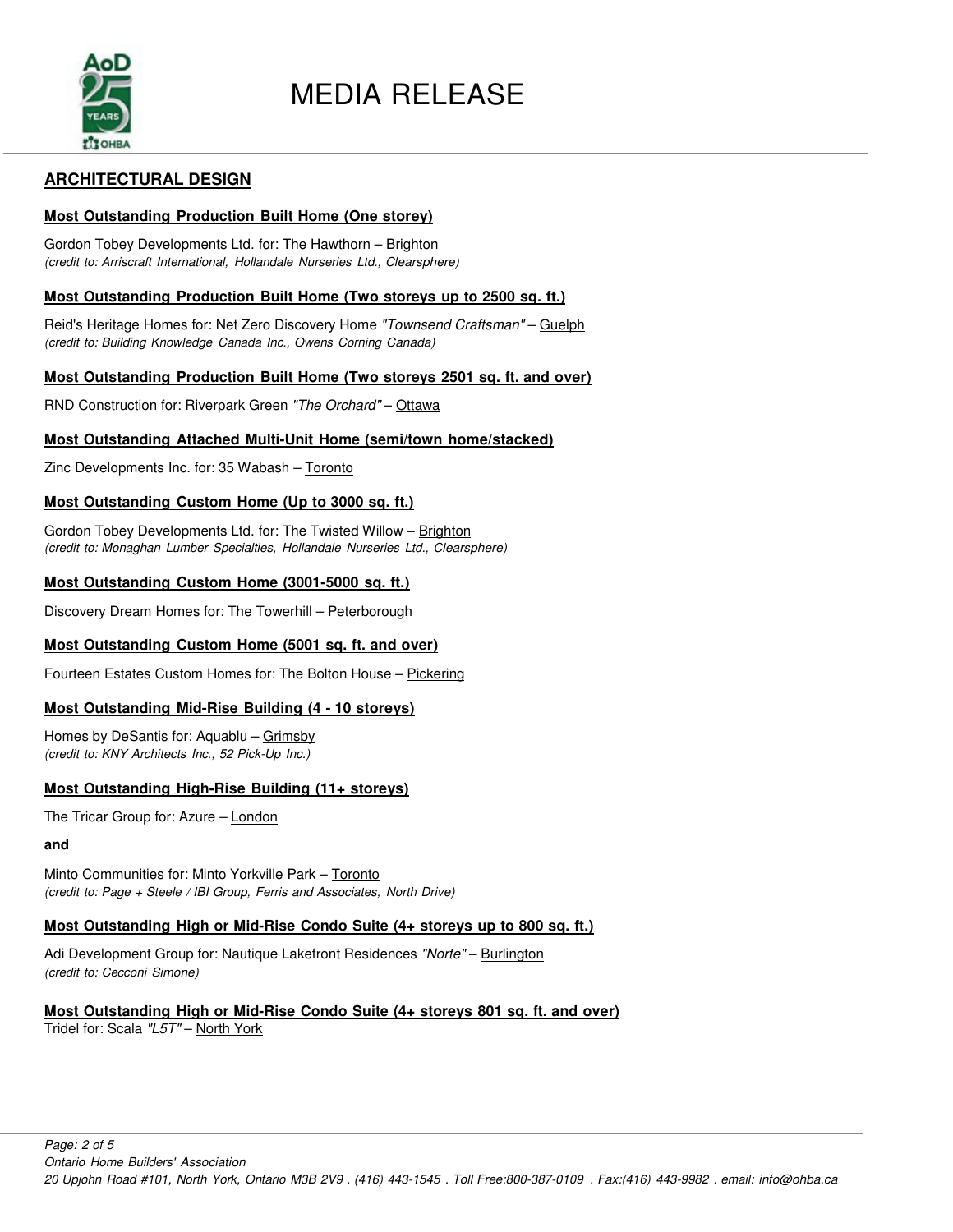

## MEDIA RELEASE

## **RENOVATIONS**

## **Most Outstanding Home Renovation (Actual Retail Value up to \$250,000)**

Amsted Design-Build for: Personalized Details - Ottawa

## **Most Outstanding Home Renovation (Actual Retail Value between: \$250,001 - \$500,000)**

Coleman-Dias 3 Construction Inc. for: 1940's Colonial Revival Revitalization - Whole Home Renovation – St. Thomas *(credit to: Ambrose Plumbing, Ferrell Brick and Stone, Mitten by Ply Gem, Geerlinks Home Hardware)*

## **Most Outstanding Home Renovation (Actual Retail Value over \$500,001)**

Men At Work Design Build Ltd. for: Broadway - Toronto

## **Most Outstanding Kitchen Renovation**

Design First Interiors for: Open to the View - Ottawa

## **Most Outstanding Bathroom Renovation**

Design First Interiors for: Magical Modification - Ottawa

## **ROOM DESIGN**

## **Most Outstanding New Home Kitchen (New Low-Rise Home up to 2000 sq. ft)**

Mountainview Homes for: Thundering Waters *"Fallsview"* – Niagara Falls

## **Most Outstanding New Home Kitchen (New Low-Rise home 2001 sq. ft. and over)**

Castleform Developments for: 63 Yorkview - Toronto

## **Most Outstanding High or Mid-Rise Condo Suite Kitchen**

Zinc Developments Inc. for: 35 Wabash – Toronto

## **Most Outstanding New Home Bathroom**

Fusion Homes for: Solterra *"Belvoir B"* – Guelph

## **PROJECT IMAGE & ADVERTISING**

## **Best Video Low-Rise Project (1-3 storeys)**

Losani Homes for: The Woodlands Ancaster – Ancaster *(credit to: McOuat Partnership)*

## **Best Video High or Mid-Rise Project (4+ storeys)**

Tridel for: SQ at Alexandria Park – Toronto *(credit to: The Brand Factory)* 

## **Best Use of Social Media**

Geranium Homes for: Corporate Community – Markham *(credit to: Builder Insight Group Inc., The Morrison Group)*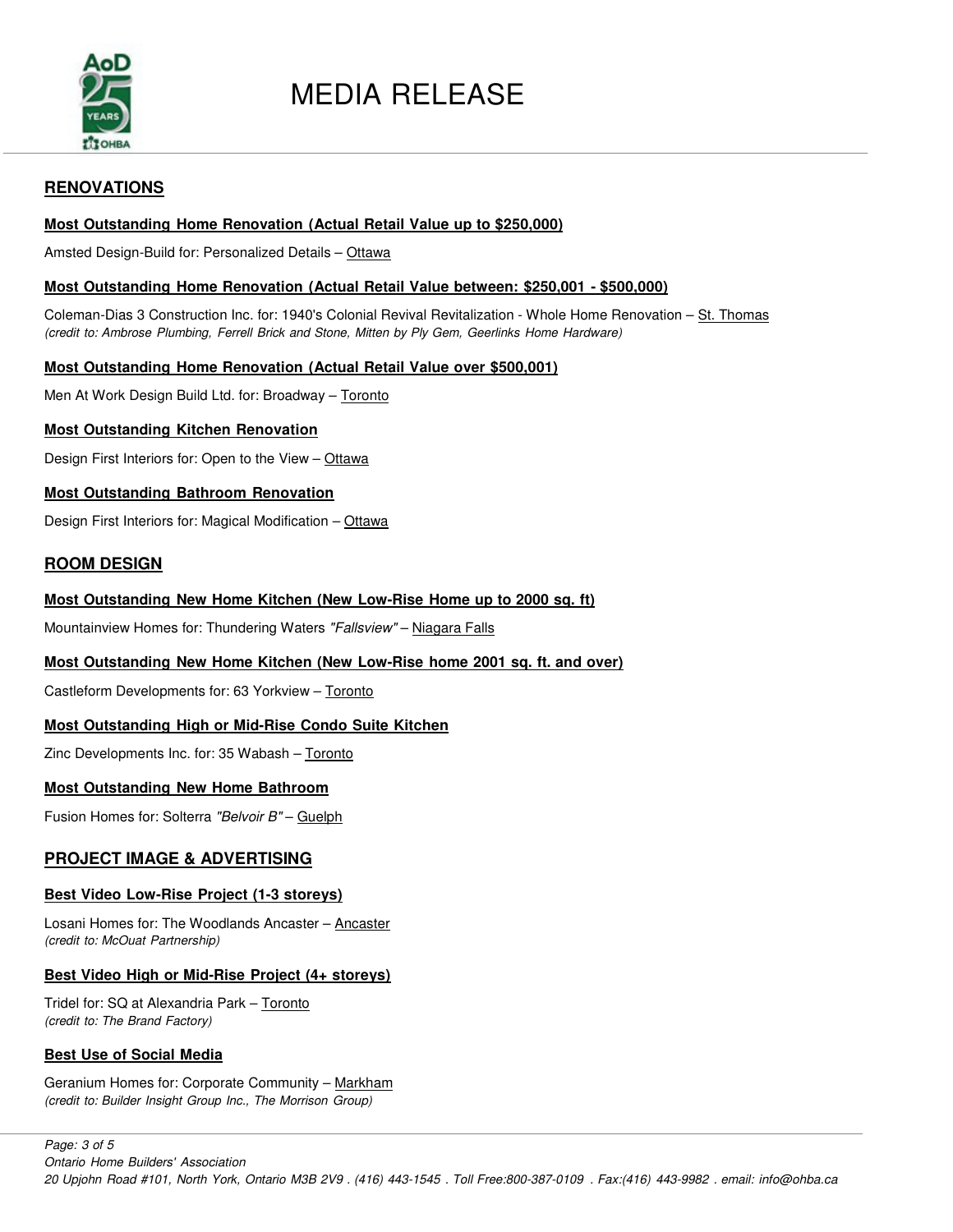

## MEDIA RELEASE

## **Best Website (Builder or Renovator)**

LIV Communities for: LIV Communities Corporate Website - http://www.livhere.ca *(credit to: Impact North Inc.)*

## **Best Low-Rise Ad Campaign (1-3 Storeys)**

Pemberton Group / Geranium Corporation for: Friday Harbour – Innisfil *(credit to: The Brand Factory)*

## **Best High or Mid-Rise Ad Campaign (4+ Storeys)**

Minto Communities for: Bside at Minto Westside *"Bside Nissan Leaf Promotion"* – Toronto *(credit to: Kim Graham and Associates)*

## **Best Project Logo Branding (For individual community logo)**

Great Gulf for: Summerlyn Village - Simcoe County *(credit to: Builder Insight Group Inc.)*

## **ON-SITE SALES PRESENTATION**

## **Best New Home Sales Office (Up to 1500 sq. ft.)**

Losani Homes for: The Woodlands Ancaster - Ancaster *(credit to: McOuat Partnership)*

## **Best New Home Sales Office (1501 sq. ft. and over)**

Kylemore Communities/Angus Glen Development Ltd. for: The 6th Angus Glen *"Kylemore Presentation Centre"* – Markham *(credit to: Mike Niven Interior Design Inc., The Brand Factory)*

## **Best Design/Decor Centre**

The Tricar Group for: Azure *"Sales & Decor Centre"* – London

## **Best Interior Decorating - Model Home/Suite (Up to 2000 sq. ft.)**

Kylemore Communities/Angus Glen Development Ltd. for: The 6th Angus Glen *"2R + D"* – Markham *(credit to: Mike Niven Interior Design Inc.)*

## **Best Interior Decorating - Model Home/Suite (2001 sq. ft. and over)**

Mattamy Homes Ltd. for: Seaton Taunton *"Shelburne"* – Pickering *(credit to: Q4 Architects Inc., Nak Design)*

## **Best Low-Rise Project Sales Brochure (1-3 Storeys)**

Branthaven Homes for: Lake House – Grimsby

## **Best High or Mid-Rise Project Sales Brochure (4+ storeys)**

Minto Communities for: Bside at Minto Westside – Toronto *(credit to: Montana Steele Advertising)*